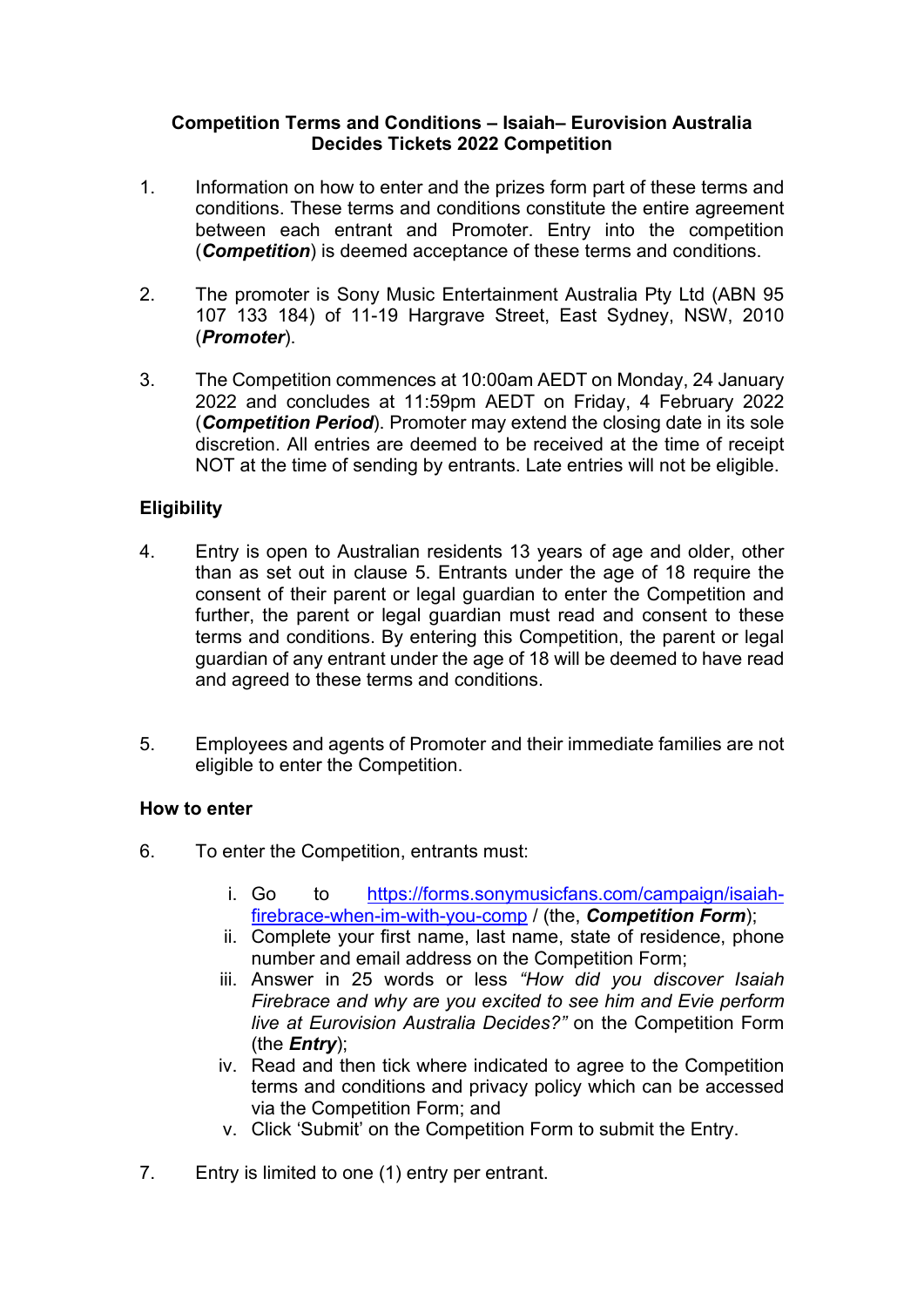### **Prizes and Judging**

- 8. This is a game of skill. Chance plays no part in determining the winner.
- 9. The one (1) most creative and entertaining entry as judged by Promoter in its sole discretion will be deemed the winner (the, *Winner*).

The Winner will receive:

- a) one (1) double pass ticket to see Isaiah (the, *Artist*) perform live at Eurovision Australia Decides on 26 February 2022 in the Gold Coast, QLD (the, *Performance)*;
- b) Two (2) return economy flights from the airport closest to the Winner's place of residence to Gold Coast, QLD for the Winner and one (1) guest;
- c) Return airport transfers for the Winner and one (1) guest; and
- d) Two nights' accommodation in Gold Coast, QLD for the Winner and one (1) guest.

(collectively, the *Prize*)

For the avoidance of doubt, the Performance may be subject to change at the Promoter's sole discretion and in accordance with Australian Government health regulations and restrictions.

The Prize is valued at approximately A\$860.

- 10. The entries will be judged and announced by no later than 6:00pm AEDT on Friday, 18 February 2022. The Winner will be notified via email according to the email address provided in the entry form submitted with their Entry. The Promoter will contact the Winner from the following email address: [comps.au@sonymusic.com](mailto:comps.au@sonymusic.com) Further details relating to Prize redemption will be provided at this time.
- 11. Attendance at the Performance is subject to the Winner's and their guest's compliance with the Performance venue's conditions of entry and any instructions and directions given. Promoter accepts no liability or responsibility for any failure to comply with the above conditions of entry. Promoter and the event organisers hereby expressly reserve the right to eject the Winner and/or guest for any inappropriate behaviour, including but not limited to intoxication, whilst participating in any element of the Prize.
- 12. If the Winner is under 18 years of age, they must take a parent or legal guardian as their guest who must accompany the Winner at all times whilst attending the Performance.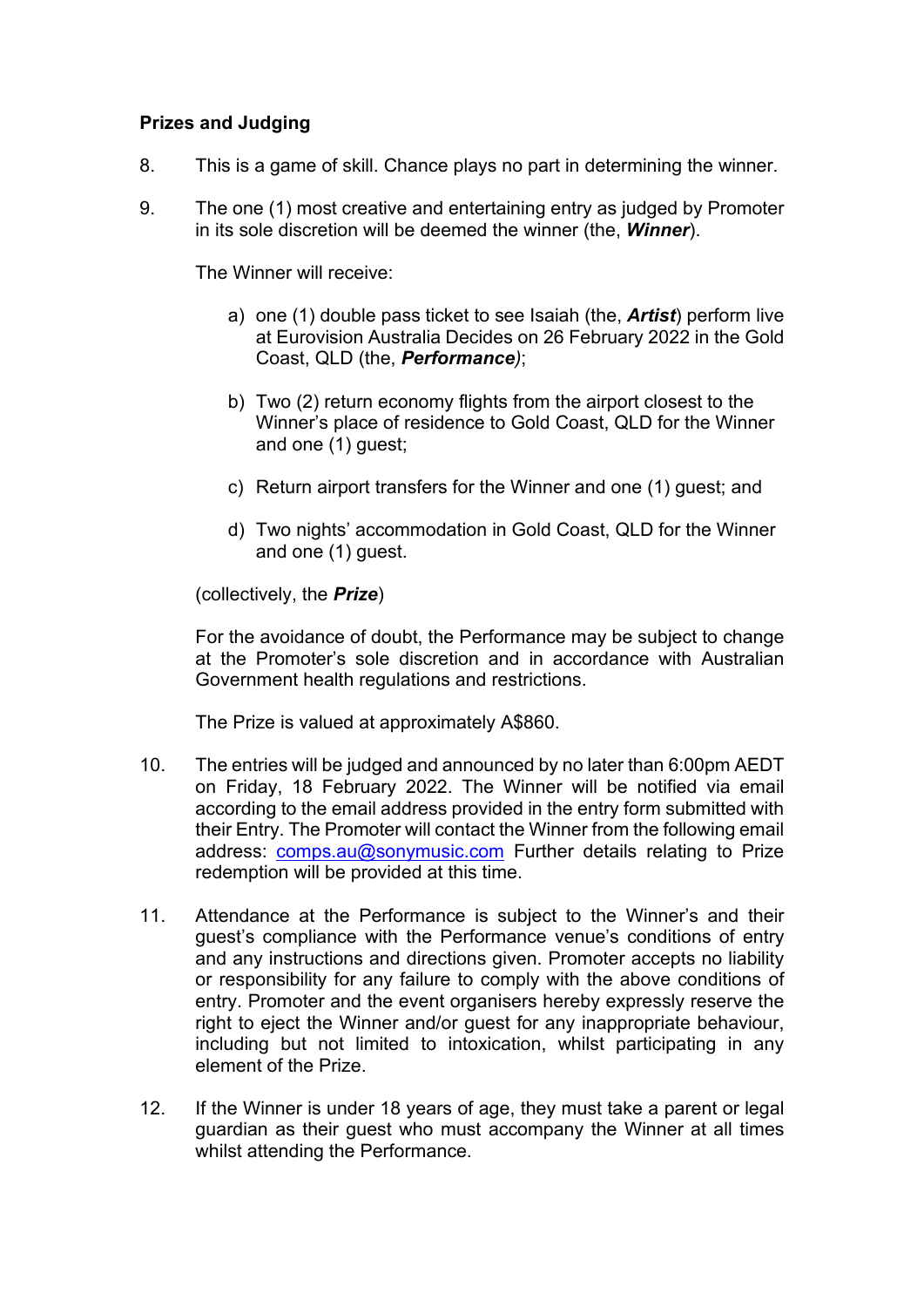- 13. As a condition of collecting the Prize, the Winner and their guest consent to being filmed at the Performance. The footage of the Performance may be made available, at Promoter's discretion, on Promoter's, Artist's official social media channels, including but not limited to, Facebook, Twitter, Instagram and/or Vevo. Promoter may also photograph, video and/or film any other activities relating to the Winner's acceptance or consumption of the Prize. The Winner acknowledges that Promoter has the right to use such publicity photos, videos and/or films in any medium and in any reasonable manner it sees fit without further permission from or payment to the Winner. The Winner may be required by Promoter to provide further consents or sign releases in respect of their attendance at Performance, including giving consent to be filmed and the Winner and their guest agree to fully comply with any such request.
- 14. The Winner is only entitled to the relevant Prize as outlined above and is not entitled to any additional prizing or cash reimbursement to compensate for any difference in actual Prize redemption cost and maximum value. The Prize is not transferable nor can the Prize be taken as cash other than as specifically set out in these terms and conditions. No compensation is payable if the Winner cannot receive any aspect of the Prize for any reason including but not limited to inability to travel due to illness or COVID-19 related restrictions.
- 15. Promoter's decision in relation to any aspect of the Competition is final and binding on every person who enters and no correspondence will be entered into.
- 16. If the Winner cannot be contacted within two (2) calendar days of first notification attempt, if the Prize notification is returned as undeliverable, if the Winner rejects the Prize, or in the event of noncompliance with these rules, the Prize will be forfeited and an alternative winner may be selected from all remaining eligible entries. Upon Prize forfeiture, no compensation will be given.
- 17. Participation in the Prize and any passes, tickets or vouchers issued as part of the Prize may be subject to prevailing prize supplier terms and conditions of use, which are subject to change without notice. The Prize cannot be used in conjunction with travel discounts or special offers.
- 18. All additional costs not expressly stated herein but incurred in acceptance and use of the Prize is the responsibility of the Winner and their guest and will **NOT** be the responsibility of the Promoter. The Winner and their guest will be responsible for paying for those costs not expressly set out herein and which may include (but is not limited to) flights, accommodation, on-ground transportation, additional taxes, personal items, phone calls, travel insurance, meals, drinks, souvenirs, sightseeing or activities, incidentals, gratuities, surcharges or other ancillary costs which are the sole expense and responsibility of the Winner and their guest.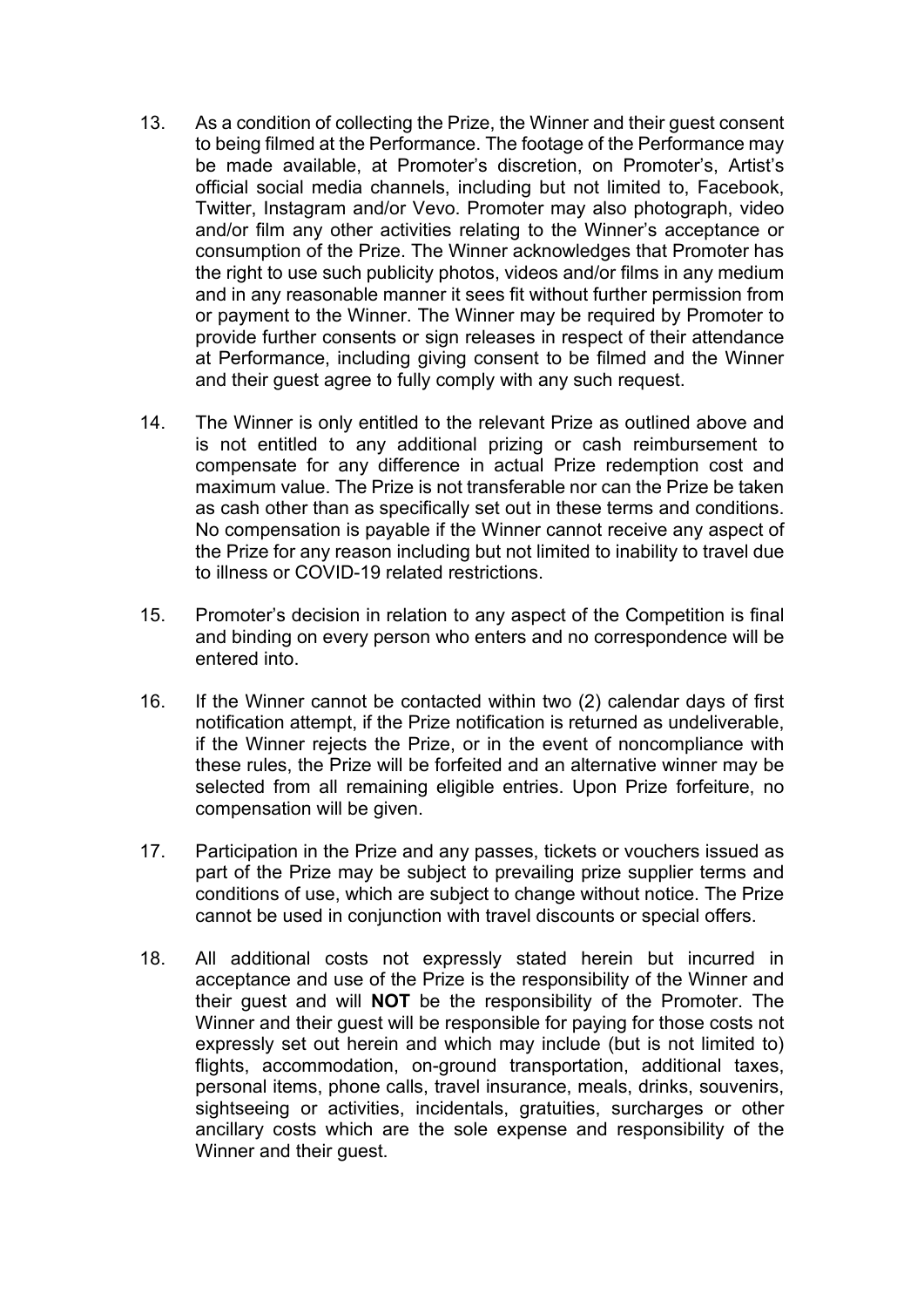- 19. The Winner and their guest must conduct themselves in a responsible, courteous and respectful manner at all times whilst participating in the Prize. Acceptance of and participation in the Prize is subject to any prevailing terms and conditions of Promoter, and in particular, health, behaviour, age and safety requirements. The Winner and their guest must follow all reasonable directions given by Promoter during the course of their participation in the Prize, including all directions relating to age, health, behaviour and safety. Promoter reserves the right, in its sole discretion, to disqualify, sanction and/or eject the Winner and/or their guest from the Prize on the grounds of inappropriate behaviour, for age, health or safety reasons, or for any breach of these terms and conditions and conditions of use. If the Winner and/or their guest fail to participate in the Prize in the manner required, as stated in this clause and in the reasonable opinion of Promoter, their entry and the balance of the Prize will be forfeited with no compensation payable.
- 20. If for some reason beyond Promoter's control, it is not possible to supply the Prize as advertised, Promoter will be entitled to supply a substitution prize in Promoter's sole discretion. If the Competition is not capable of running as planned, or the Prize is not available, due to any reason (including, but not limited to fraud, a state of emergency, natural disaster, public health issue (including but not limited to COVID-19 travel restrictions or cancellation of the all or part of the Prize due to COVID-19), war, technical failures or any other causes), Promoter reserves the right without liability to the entrants to cancel, modify, terminate or suspend the Competition.

#### **General Terms**

- 21. Entries must not contain references which are obscene, crude or vulgar, and/or which contain phone numbers, personal addresses (physical or email), Web site URLs, derogatory characterisations of any ethnic, racial, sexual or religious groups, references to illegal or inappropriate activity, behaviour or conduct, or any other references that could be considered inappropriate, unsuitable or offensive, as determined by Promoter, in its sole discretion. Promoter may delete any entries it deems offensive or inappropriate in its discretion and such entries will be disqualified from the Competition.
- 22. By entering the Competition, unless stated otherwise by the entrant, entrants agree that Promoter may use the entrant's contact details in any media for future competitions, marketing or publicity purposes without further reference or consent. Promoter will collect personal information about entrants for the purposes of conducting the Competition and awarding the prizes. The Promotor reserves the right to share entrants' personal information with the Artist's corporate entities for further marketing or publicity purposes. In accordance with the Australian Privacy Principles in the *Privacy Act 1988* (Cth) entrants have a right to access most of the information Promoter holds about them. Please refer to Promoter's privacy policy on www.sonymusic.com.au.